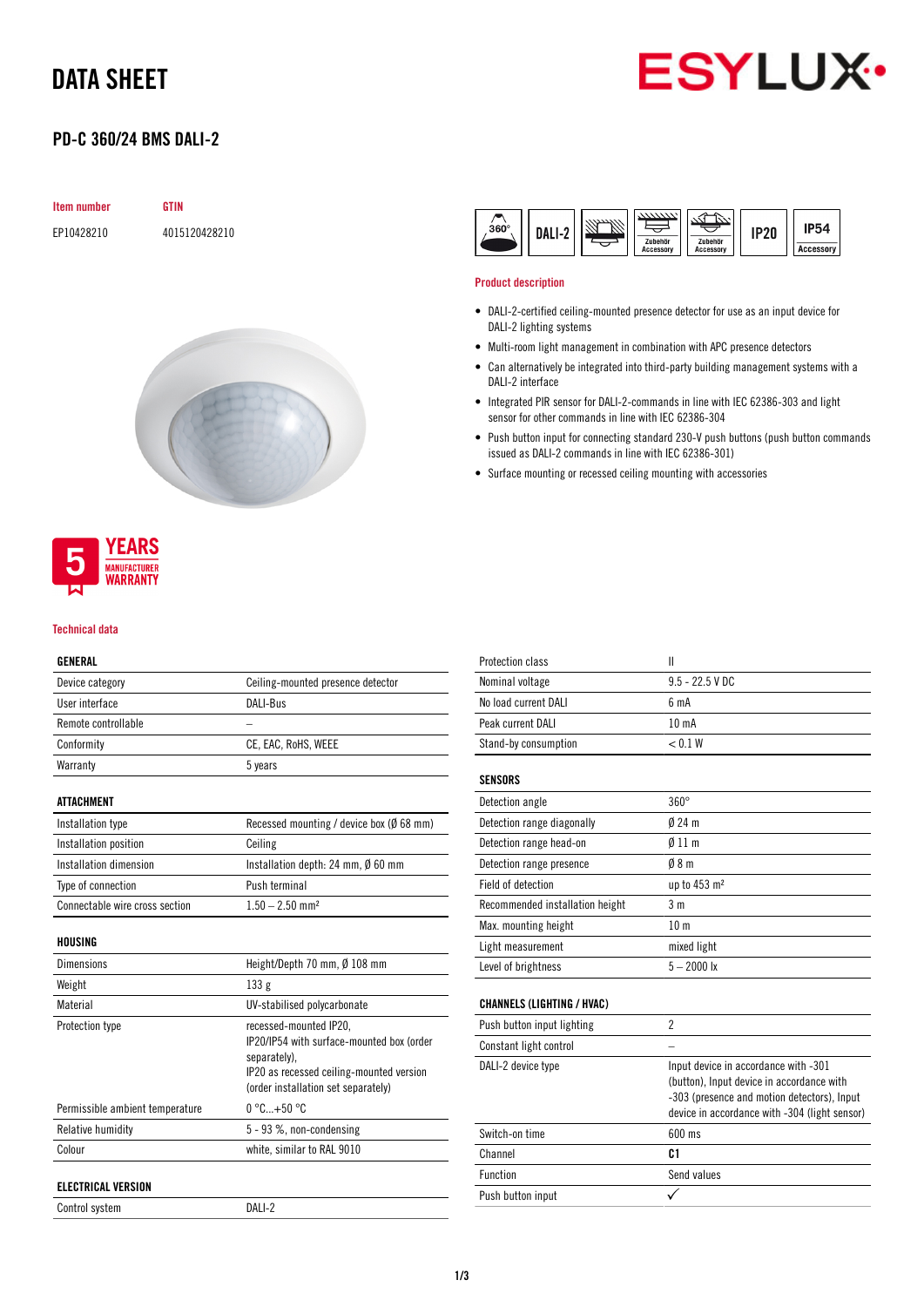



## PD-C 360/24 BMS DALI-2

## Item number GTIN

EP10428210 4015120428210

## Factory setting

| <b>GENERAL</b> |       | <b>CHANNELS (LIGHTING / HVAC)</b> |                    |
|----------------|-------|-----------------------------------|--------------------|
| Sensitivity    | 100 % | Channer                           | <b>C1</b> Lighting |
|                |       |                                   |                    |

#### Accessories

| <b>Product designation</b>      | Item number | <b>Product description</b>                                                                | <b>GTIN</b>   |
|---------------------------------|-------------|-------------------------------------------------------------------------------------------|---------------|
| Cover                           |             |                                                                                           |               |
| COMPACT COVER SET 24/32 SR      | EP10425431  | Cover set for COMPACT series, 24 m/32 m, consists of cover and design ring, silver        | 4015120425431 |
| COMPACT COVER SET 24/32 BK      | EP00007491  | Cover set for COMPACT series, 24 m/32 m, consists of cover and design ring, black         | 4015120007491 |
| Mounting                        |             |                                                                                           |               |
| COMPACT MOUNTING BOX IP20 SM WH | EP10425370  | Surface-mounted box for COMPACT series, IP20, white                                       | 4015120425370 |
| COMPACT MOUNTING BOX IP20 SM SR | EP10425387  | Surface-mounted box for COMPACT series, IP20, silver                                      | 4015120425387 |
| COMPACT MOUNTING BOX IP54 SM WH | EP10425905  | Surface-mounted box for COMPACT series, IP54, white                                       | 4015120425905 |
| COMPACT MOUNTING BOX IP54 SM SR | EP10425912  | Surface-mounted box for COMPACT series, IP54, silver                                      | 4015120425912 |
| MOUNTING SET IP20 FM 62 WH      | EP10425929  | Recessed ceiling mounting set includes installation bracket and dust-protected box, 62 mm | 4015120425929 |
| COMPACT MOUNTING BOX IP54 SM BK | EP10426940  | Surface-mounted box for COMPACT series, IP54, black                                       | 4015120426940 |
| COMPACT MOUNTING BOX IP20 SM BK | EP10426933  | Surface-mounted box for COMPACT series, IP20, black                                       | 4015120426933 |

#### Protection

BASKET GUARD ROUND LARGE EM10425608 Basket guard for presence and motion detectors and smoke detectors, Ø 180 mm, height 90 mm, 4015120425608

| <b>Dimension drawing</b>                                  | <b>Field of detections</b> | <b>Detection range</b>           |                  |
|-----------------------------------------------------------|----------------------------|----------------------------------|------------------|
| $Ø$ 108 mm<br>Ø60mm<br>$\mathbb{R}^m$<br>$^{24}$<br>46 mm | <b>ARRESTER</b>            | Diagonally (A)                   | $Ø$ 24 m         |
|                                                           |                            | $\blacksquare$ Frontal (B)       | $\emptyset$ 11 m |
|                                                           | 360°                       | $\blacksquare$ Presence area (C) | $\emptyset$ 8 m  |